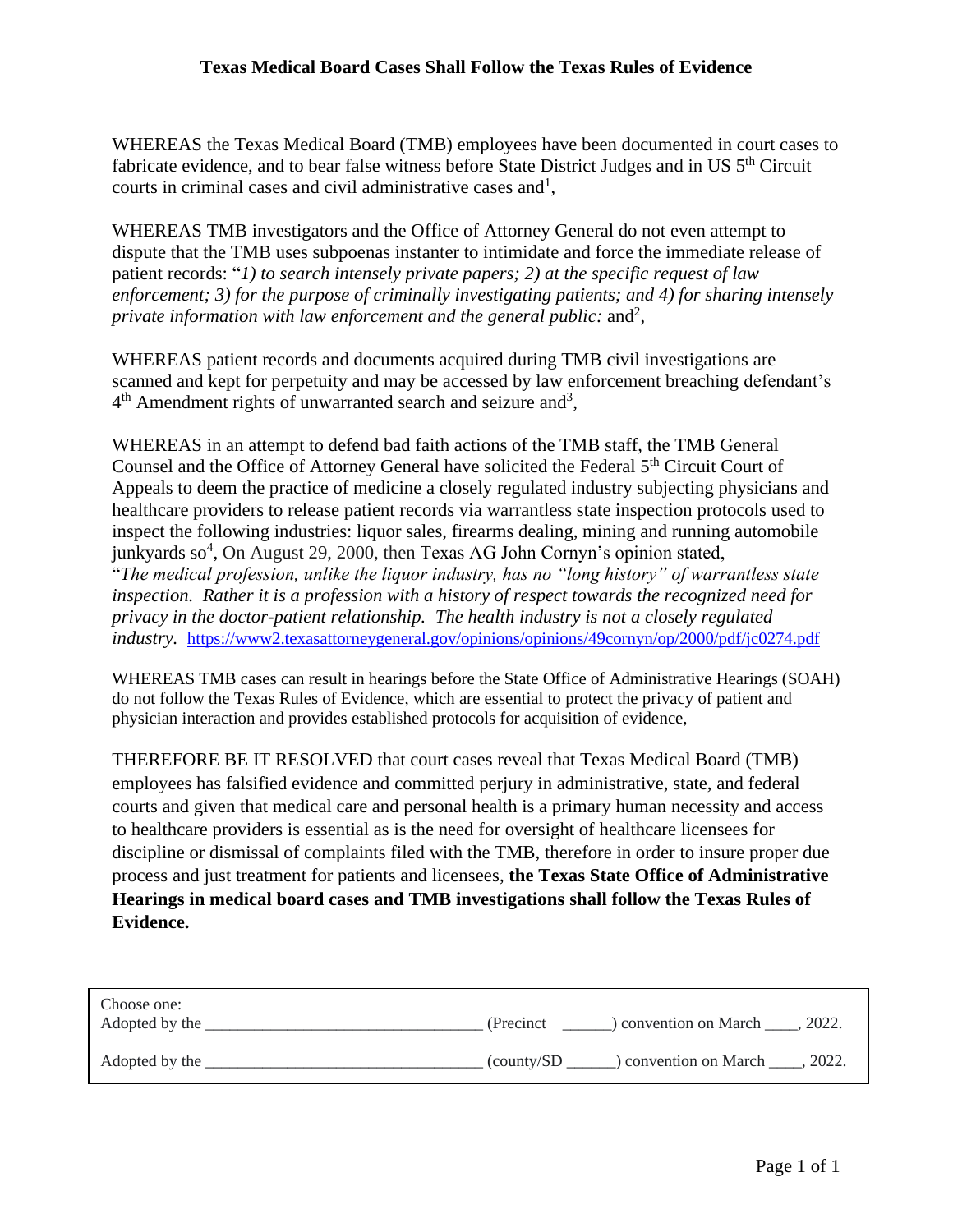Source:

1: Below are excerpts from the Courtney R. Morgan v. Texas Medical Board February 2019 Administrative Appeals case transcript where Attorney General's, General Counsel, Mr. Ross, representing Texas Medical Board, responses to the judge's inquiry of Mr. Ross with response from Dr. Morgan's attorney Tommy Swate:

12 Mr. Ross, I do have one more question for  $13$ Was Dr. Morgan locked in an exam room during the you.  $14$ search? MR. ROSS: I don't believe so, Your Honor.  $15<sub>l</sub>$ 16 I'm not aware that that happened. 12 I'm just saying that there is a MR SWATE: video showing him locked in the exam room. 13

2: JOSEPH COTROPIA, Plaintiff – Appellant, v. MARY CHAPMAN, Individually, Defendant – Appellee. ON APPEAL FROM THE UNITED STATES DISTRICT COURT FOR THE SOUTHERN DISTRICT OF TEXAS, HOUSTON REPLY BRIEF OF APPELLANT Tommy E. Swate SWATE LAW Counsel for Appellant Case: 19-20688 Document:

3: JOSEPH A. ZADEH, D.O., Plaintiff, VS. TEXAS MEDICAL BOARD, Defendant. IN THE DISTRICT COURT TRAVIS COUNTY, TEXAS 419th JUDICIAL DISTRICT

Barring a change in the law, do all 17  $Q_{\perp}$ investigative files involving licensed physicians in the  $18$ custody of the Medical Board remain confidential in 19 perpetuity? 20 They do. 21 Α.